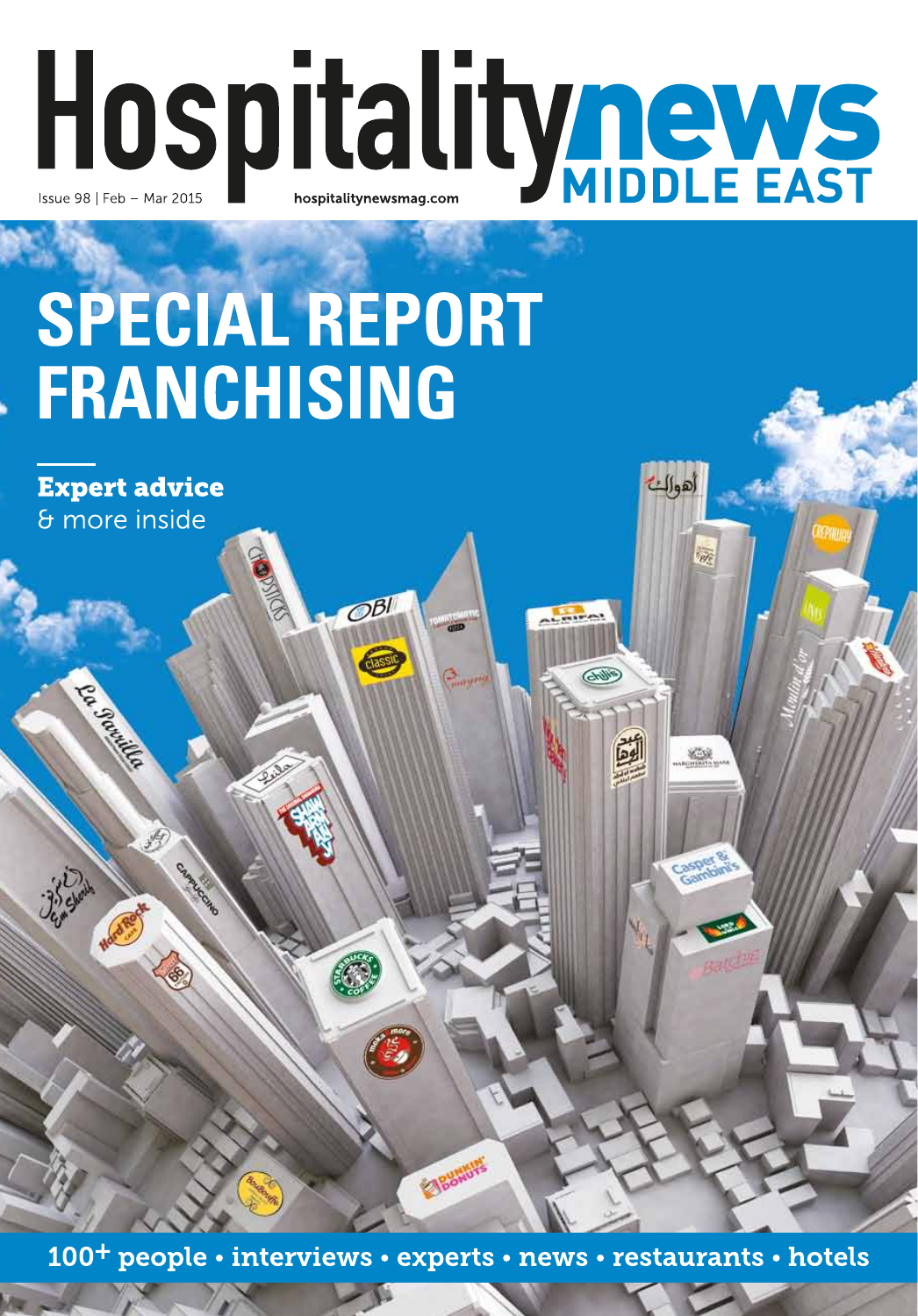

### BIGGEST FOOD & BEVERAGE FRANCHISE BRANDS IN THE REGION

Thinking of franchising? The brands on the following pages may be just the inspiration you need for your own success story

*compiled by* **hodema** 





#### Middle East outlets: 833

Founder, Ray Kroc, found a small restaurant in California run by brothers Dick and Mac McDonald. Kroc pitched his vision of creating McDonald's restaurants all over the U.S. In 1955 he founded the McDonald's Corporation; five years later buying the exclusive rights to the McDonald's name.



#### Middle East outlets: 650

Founded in 1930 and pioneered by Colonel Harland Sanders, KFC has grown to become one of the largest quick service food service systems in the world, with more than a billion "finger lickin' good" Kentucky Fried Chicken dinners served annually 80+ countries and territories.



#### Middle East outlets: 650

Founded in 1945 by two ice cream enthusiasts, Baskin-Robbins is the world's largest chain of ice cream specialty shops. It creates and markets innovative, premium ice cream, specialty frozen desserts and beverages, at approximately 7,300 retail shops in nearly 50 countries.



#### Middle East outlets: 600

First opened in 1971 in a single store in Seattle's historic Pike Place Market, today there are more than 21,000 stores in 65 countries, all following the mission to inspire and nurture the human spirit – one person, one cup, and one neighborhood at a time.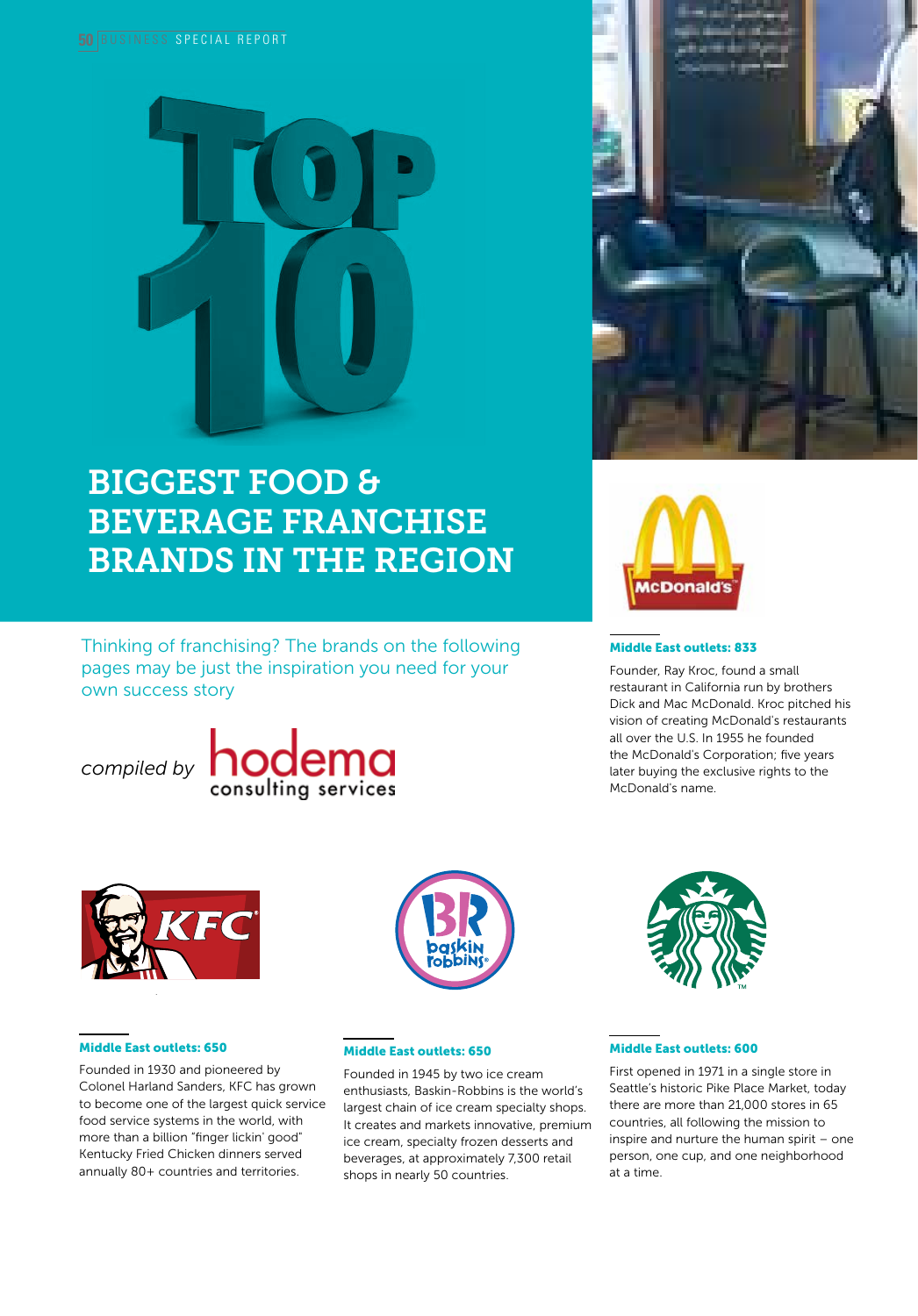



#### Middle East outlets: 425

Fred DeLuca and Peter Buck opened the first store in Connecticut in August 1965, with a goal of having 32 stores in 10 years. By 1974 there were 16 submarine sandwich shops. Realizing they would not reach their 32 store goal in time, they began to franchise, launching the Subway brand into a period of remarkable growth.



#### Middle East outlets: 296

Bill Rosenburg opened the first outlet in 1956 in Massachusetts and licensed the first of many franchises in 1955. By the end of 2011 there were 10,083 stores worldwide, including 7013 franchised branches in 36 States and 3,068 in overseas countries.



#### Middle East outlets: 260

Opened in 1960 by Wilbur Hardee in North Carolina, Hardee's had its first franchise five years later. Since then, it can be found worldwide.



#### Middle East outlets: 250

James McLamore and David Edgerton opened the first restaurant in Miami in 1954. In 1961 the duo acquired national and international franchising rights, opening the first two international branches in Puerto Rico in 1963.



#### Middle East outlets: 200

Founded in 1960 by Tom Monaghan, Domino's is the second-largest pizza chain in the United States and the largest worldwide, with more than 10,000 corporate and franchised stores in 70 countries. Domino's Pizza was sold to Bain Capital in 1998 and went public in 2004.



#### Middle East outlets: 160

Founded in 1958 by brothers Frank and Dan Carney, who began franchising in 1959. Within 10 years, the single outlet grew to include over 300 stores. Pizza Hut went international in 1970 to become the world's largest pizza chain.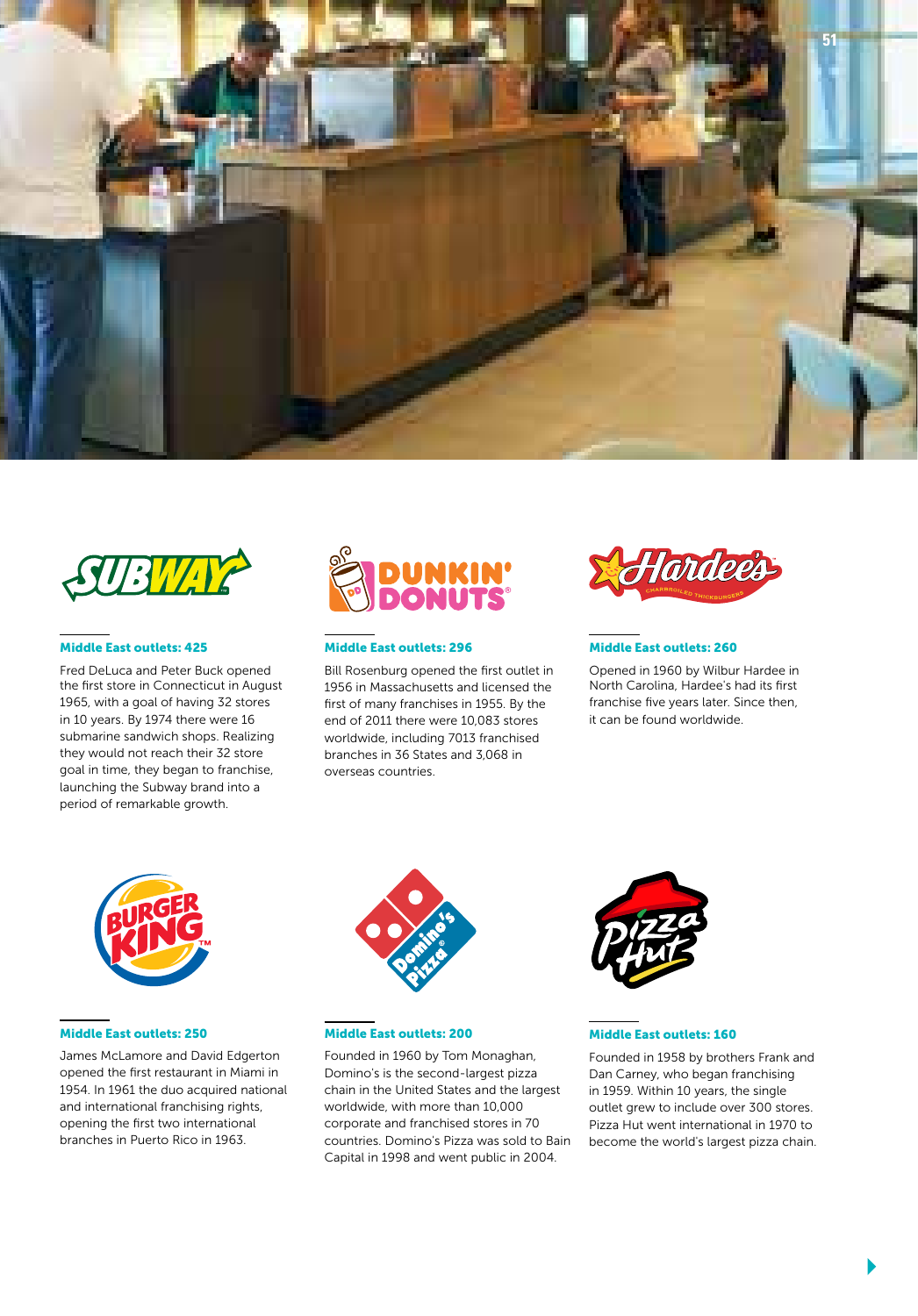## Franchises heading your way





#### Food type

American Mexican cuisine Country of origin Philippines On route to The GCC Web armynavyburgerburrito.com



HAND CRAFTED BURGERS

Food type made-to-order char-grilled burgers Country of origin Canada On route to The GCC Web bigsmokeburger.com



#### Food type burgers Country of origin United States **On route to The KSA** Web cheeburger.com



Food type bakery items Country of origin United States Just opened in Dubai Web clintonstreetbaking.com



Food type self-serve frozen yogurt Country of origin United States Just opened in Dubai and the KSA Web menchies.com



Food type burgers Country of origin United States Just opened in the KSA Web mooyah.com



Food type potato-based meals Country of origin United States On route to The GCC Web potatopia.com



Food type Southern French cuisine Country of origin Monaco On route to Dubai Web sasscafe.com



Food type Turkish cuisine Country of origin Turkey On route to The KSA Web simitsarayi.com



Food type made-to-order char-grilled burgers and sandwiches Country of origin United States On route to The GCC Web habitburger.com